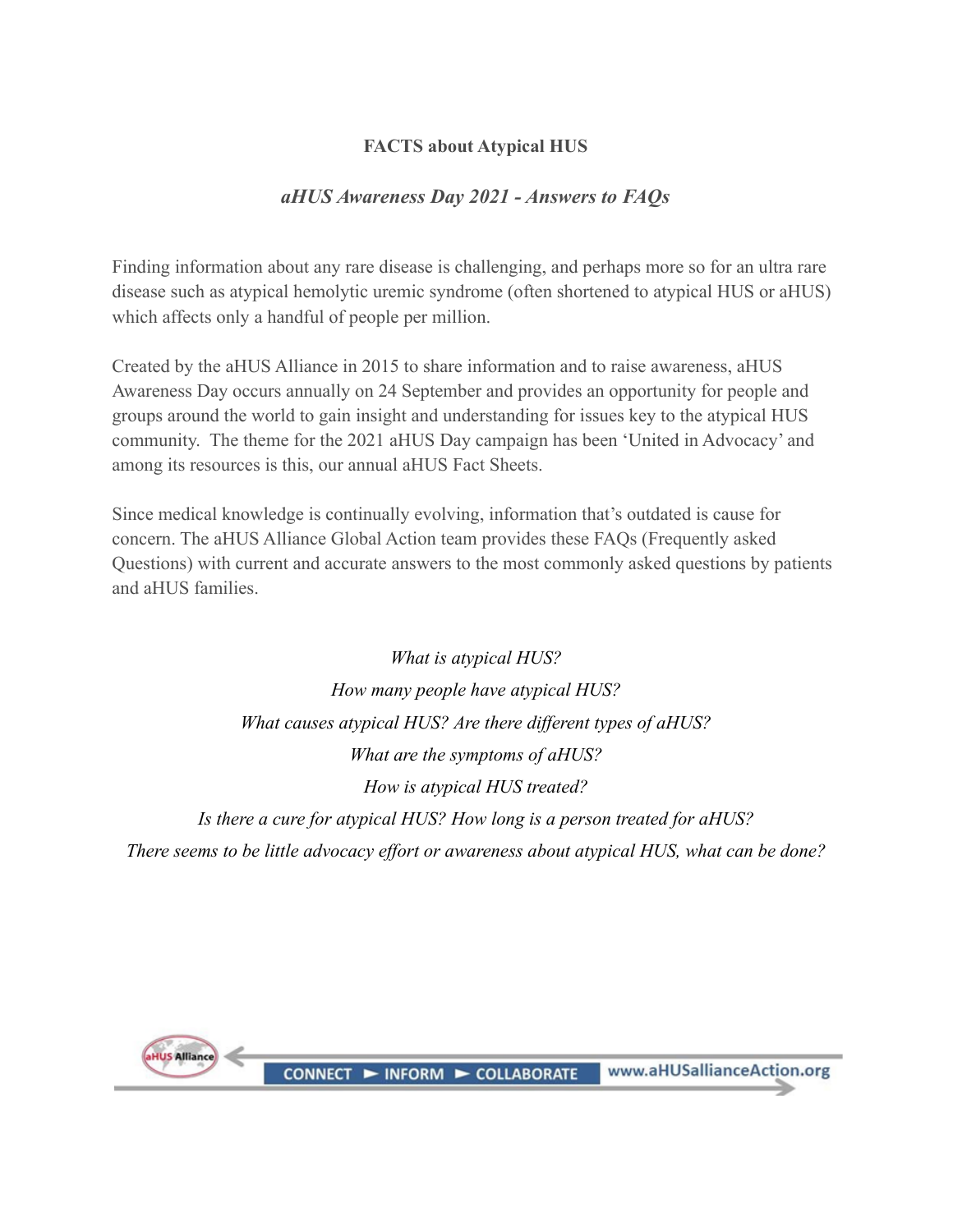### *What is atypical HUS?*

Atypical HUS is short for 'atypical hemolytic uremic syndrome' and further abbreviated to aHUS. Often classified as a rare genetic renal (kidney) disease or grouped in treatment with blood disorders, it's not to be confused with the more common HUS, sometimes in the news as an outbreak of food-borne illness or caused by e. Coli infection. An estimated 10% of HUS cases are atypical HUS.

The roots of its name describe the disease: 'atypical' (uncommon), 'hemolytic' (the destruction of red blood cells), 'uremic' (kidney damage due to tiny clots in small blood vessels), and 'syndrome' (group of symptoms). This clotting action (thrombotic microangiopathy, TMA) may occur anywhere in the body, so people with atypical HUS can experience damage to major organs other than the kidneys. Atypical HUS may occur as isolated episodes or can be a chronic illness, both with wide variations in severity and duration of illness.

### More on this Topic

*Research:* C Loirat & V Frémeaux-Bacchi, 2011. *Atypical [Hemolytic](https://www.ncbi.nlm.nih.gov/pmc/articles/PMC3198674/) Uremic Syndrome* Noris M et al, 20216. *Genetic Atypical [Hemolytic-Uremic](https://www.ncbi.nlm.nih.gov/books/NBK1367/) Syndrome aHUS Alliance Articles: Is it aHUS? Perhaps it's TTP, [STEC-HUS,](https://www.ahusallianceaction.org/ahus-perhaps-ttp-stec-hus-another-tma/) or Another TMA [Atypical](https://www.ahusallianceaction.org/atypical-hus-1-0/) HUS 1.0*

### *How many people have atypical HUS?*

Only a handful of people per million have atypical HUS (aHUS, or atypical hemolytic uremic syndrome).

Just as various nations define "rare disease" differently to make specific facts somewhat vague and confusing, data about atypical HUS varies and this, combined with differences in regions and classification of aHUS cases, make atypical HUS statistics difficult to pin down. Since there is not a centralized center coordinating data in the USA, as opposed to EU organizations such as ERKnet, Europe has the largest aHUS reference population.

If you're looking for how many new cases of atypical HUS occur yearly that is termed disease 'Incidence', and in Europe aHUS incidence ranges between 0.23 and 1.9 per million annually. The number of existing cases, or total of new and previous ones at any given point in time, is called disease 'Prevalence', and in Europe prevalence of aHUS is 4.96 per million total population.

More on this Topic: *Research* (and detailed statistics): Yan et al (2020) *[Epidemiology](https://www.ncbi.nlm.nih.gov/pmc/articles/PMC7075343/) of Atypical Hemolytic Uremic [Syndrome:](https://www.ncbi.nlm.nih.gov/pmc/articles/PMC7075343/) A Systematic Literature Review aHUS Alliance Articles: Again, just how Many aHUS [Patients](https://www.ahusallianceaction.org/again-just-how-many-ahus-patients-are-there/) are There? Know [aHUS:](https://www.ahusallianceaction.org/know-ahus-know-us/) Know Us* (EN, FR, ES)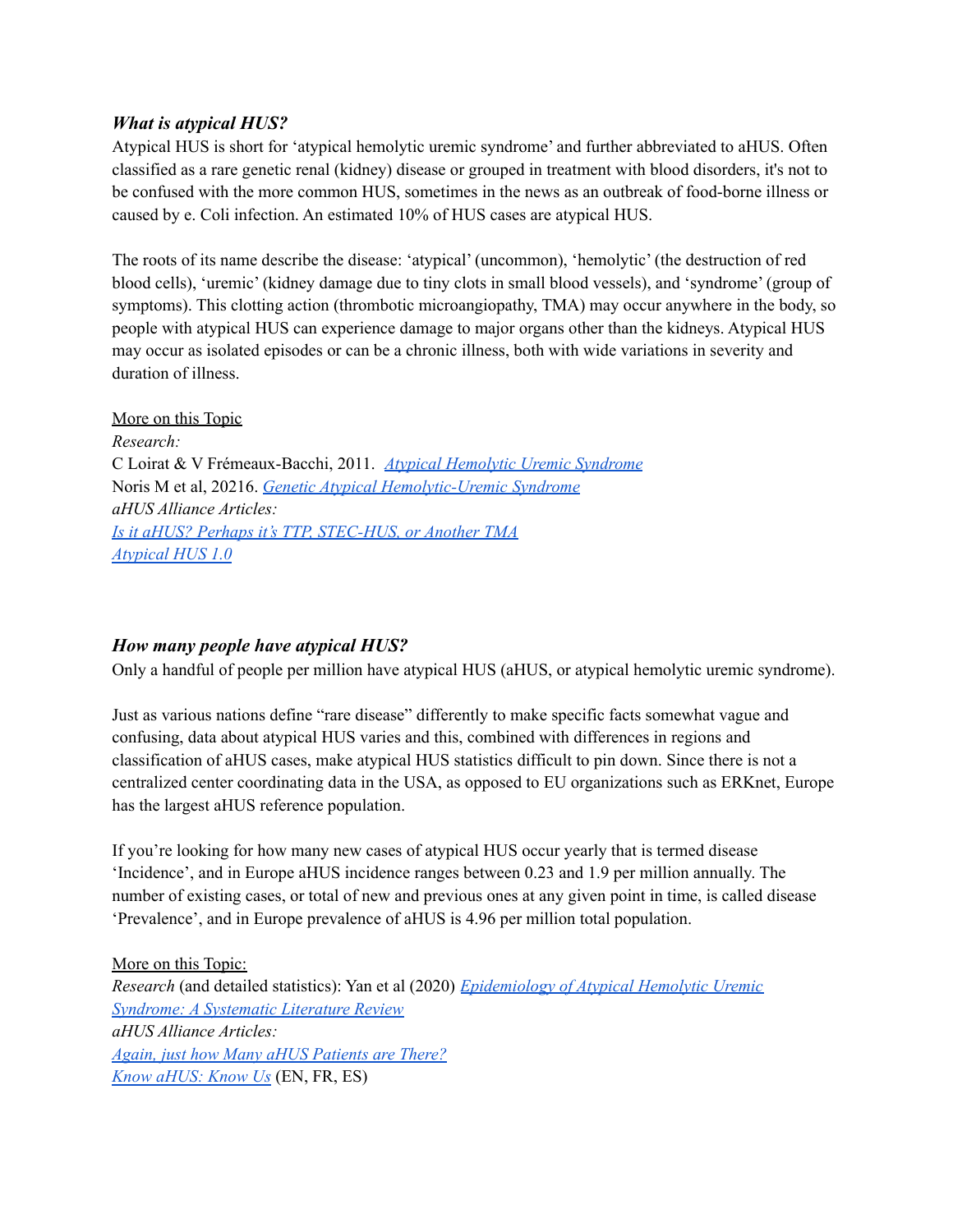# *What causes atypical HUS? Are there different types of aHUS?*

Atypical HUS is sometimes referred to as 'familial aHUS' due to genetic flaws which can run in families. This abnormality or predisposition for atypical HUS, within a person's DNA at birth, is increasingly called 'primary aHUS' but it may remain dormant or can become active or 'triggered' at any age. Genetic screening may indicate a specific issue, but aHUS can be 'ideopathic' and arise spontaneously or from an unknown cause.

Known genetic causes of aHUS are complement regulatory genes (C3, CFB, CFH, and related genes, CFI, CD46), which is why it's sometimes referred to as 'complement mediated aHUS'. We're still learning why the part of the body's immune response, the complement system, becomes overactive and unregulated which in turn can negatively impact body functions and cause organ damage. There are other forms and classifications of atypical HUS, which adds to the confusion and makes information difficult to sort through. Other genetic causes of aHUS are mutations regarding THBD and DGKE genes.

Sometimes outside factors and other health issues can cause aHUS activity to occur. Classified by some as 'Secondary aHUS', triggers for atypical HUS can include infection or inflammation, pregnancy (p-aHUS), malignancy (cancers), autoimmune diseases, and some medications. This overlap of causes and scenarios can make diagnosis of aHUS quite difficult, as there is no specific test to distinguish atypical HUS from other conditions with similar symptoms (such as HUS,TTP, or other syndromes of thrombotic microangiopathies like aHUS).

There are current projects underway for clinicians and research teams to be more specific in defining different types of TMA, which will provide better understanding of how best to treat aHUS caused by different circumstances.

More on this Topic: *Research:* Bernabeu et al (2020) Atypical Hemolytic Uremic Syndrome: New Challenges in the [Complement](https://www.karger.com/Article/FullText/508920) [Blockage](https://www.karger.com/Article/FullText/508920) Era Ardissino et al (2021) Risk of Atypical HUS Among Family Members of Patients Carrying [Complement](https://www.kireports.org/article/S2468-0249(21)01033-0/fulltext) Regulatory Gene [Abnormality](https://www.kireports.org/article/S2468-0249(21)01033-0/fulltext) *aHUS Alliance Articles: When Good [Complement](https://www.ahusallianceaction.org/when-good-complement-goes-ahus-bad/) goes aHUS Bad aHUS - Is its End really [Nigh?](https://www.ahusallianceaction.org/ahus-is-its-end-really-nigh-3/)*

## *What are the symptoms of aHUS?*

Atypical HUS is a condition that affects the blood and blood vessels. It results in the destruction of red blood cells (cells involved in carrying oxygen around the body) as the lining of small blood vessels shear them apart. Decline in red blood cell (RBC) counts mean many aHUS patients experience marked fatigue (tiredness) due to anemia. Damage to the body's small blood vessels cause platelets to respond and form repairs, but formation of these tiny clots throughout the body deplete the blood's platelet counts (thrombocytopenia) and cause aHUS patients to bruise more easily. These tiny clots clog blood vessels, especially in the kidneys, and damage organ function.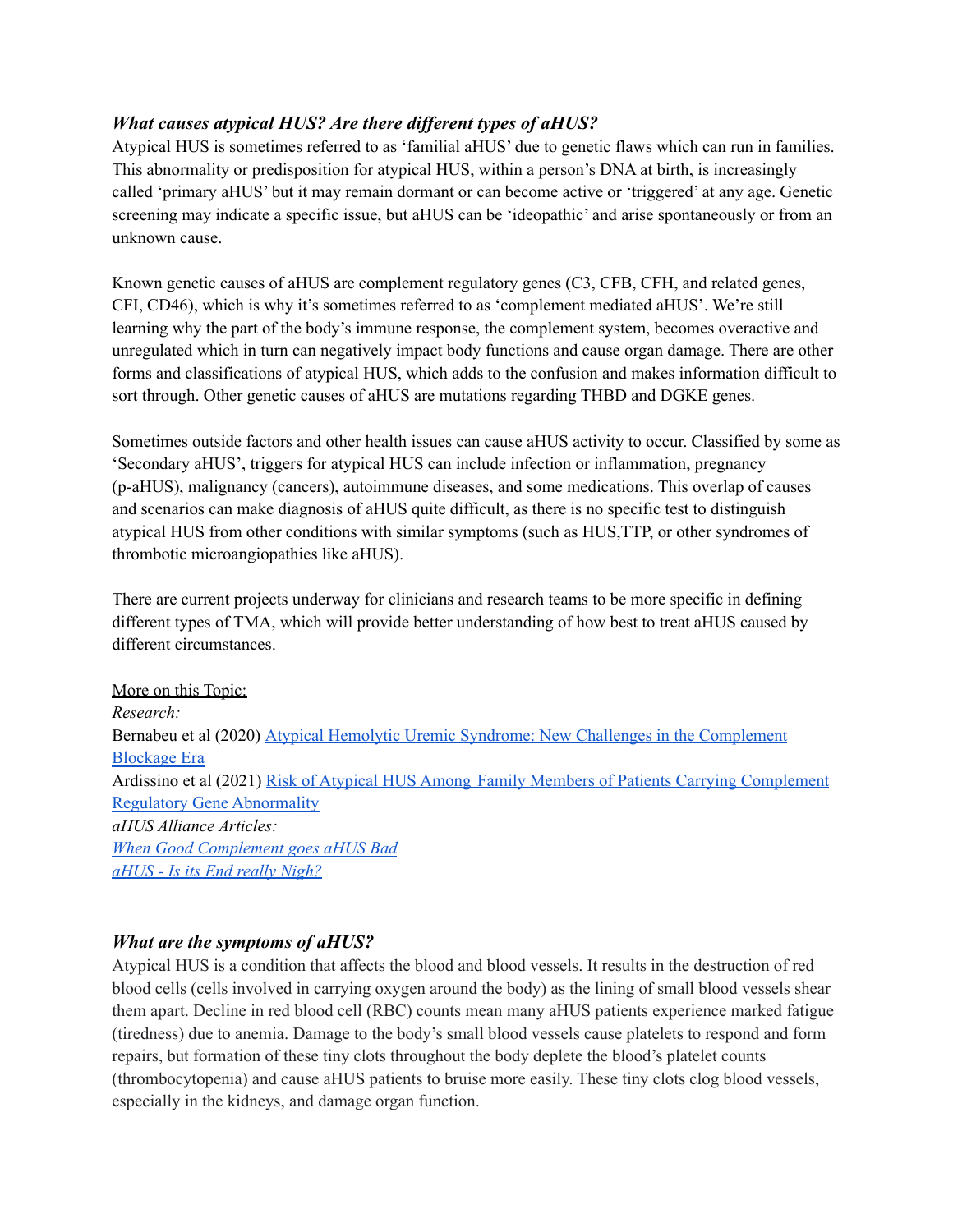No two cases of atypical HUS are alike, even for people with the same genetic mutation nor even within families whose screening results indicate the same genetic predisposition for atypical HUS. Symptoms of aHUS vary, but include hemolytic anemia (destruction of red blood cells), low platelets (consumed by clot formation), and organ damage due to tiny blood clot formation in capillaries and small arteries (thrombotic microangiopathy, TMA). Atypical HUS symptoms may appear in a vague and gradual manner (nausea, tiredness, lack of appetite), or with sudden and life-threatening impact (stroke, seizure, cardiac event). It may occur in the form of episodes (sporadic) or continue ongoing activity and become a chronic illness. Patients with aHUS may experience wide-ranging issues with a variety of body systems and organs: kidneys, heart, lungs, peripheral & central nervous system, skin, eyes, and GI tract. According to one source (Scully et al, 2016), atypical HUS patients newly enrolled in the global aHUS registry experienced these types of issues within 6 months of disease onset: renal (75%), gastrointestinal (38%), cardiovascular (32%), central nervous system (25%), and pulmonary (19%). Given that complexity, medical care for aHUS patients should incorporate a cross-discipline team approach for treatment.

#### More on this Topic:

*Research:* Hofer et al (2014) *Extra-renal manifestations of [complement-mediated](https://www.frontiersin.org/articles/10.3389/fped.2014.00097/full) thrombotic microangiopathies* Scully et al (2016) *Systemic [Involvement](https://ashpublications.org/blood/article/128/22/3729/97075/Systemic-Involvement-at-Entry-into-the-Global) at Entry into the Global Atypical Hemolytic Uremic Syndrome (aHUS) [Registry](https://ashpublications.org/blood/article/128/22/3729/97075/Systemic-Involvement-at-Entry-into-the-Global) aHUS Alliance Articles: aHUS Better - It [Depends](https://www.ahusallianceaction.org/ahus-better-it-depends-and-takes-time/) & It takes Time aHUS Patient Care – the Need for [Multidisciplinary](https://www.ahusallianceaction.org/ahus-patient-care-multidisciplinary-collaboration-translational-medicine/) Collaboration*

## *How is atypical HUS treated?*

As of 2020 there are two medications that treat atypical HUS, eculizumab (brand name, Soliris) and ravulizumab (brand name, Ultomiris) which are both products of Alexion, AstraZeneca Rare Disease. Less than a third of nations have rare disease policies or orphan drug regulations which allow high-cost biopharmaceuticals, so most physicians cannot treat the disease with these drugs. For a majority of the world's adults and children who have aHUS, treatment falls back to plasmatherapies, which include plasma exchange and plasma infusion.

Therapeutic plasma exchange (PE, PLEX, or TPE) otherwise known as 'plasmapheresis' (sometimes shortened to pheresis or apheresis) removes the patient's plasma and replaces it with plasma from a blood donor (fresh frozen plasma, FFP) while filtering out and removing abnormal factors. Plasma infusion does not require the specialized machine or central line like plasmapheresis, but involves an IV infusion of donor plasma which in theory may bolster abnormal complement factors. Plasmatherapies are designed to support the patient, but do not treat or halt the disease.

Development of more therapeutic drugs to treat atypical HUS, with a current expansion of new drugs now in pharma research pipelines and in clinical trials, will prevent kidney failure as well as loss of aHUS lives. Atypical HUS families will play an important role in working with physicians and others to advocate for drug access within their own nations.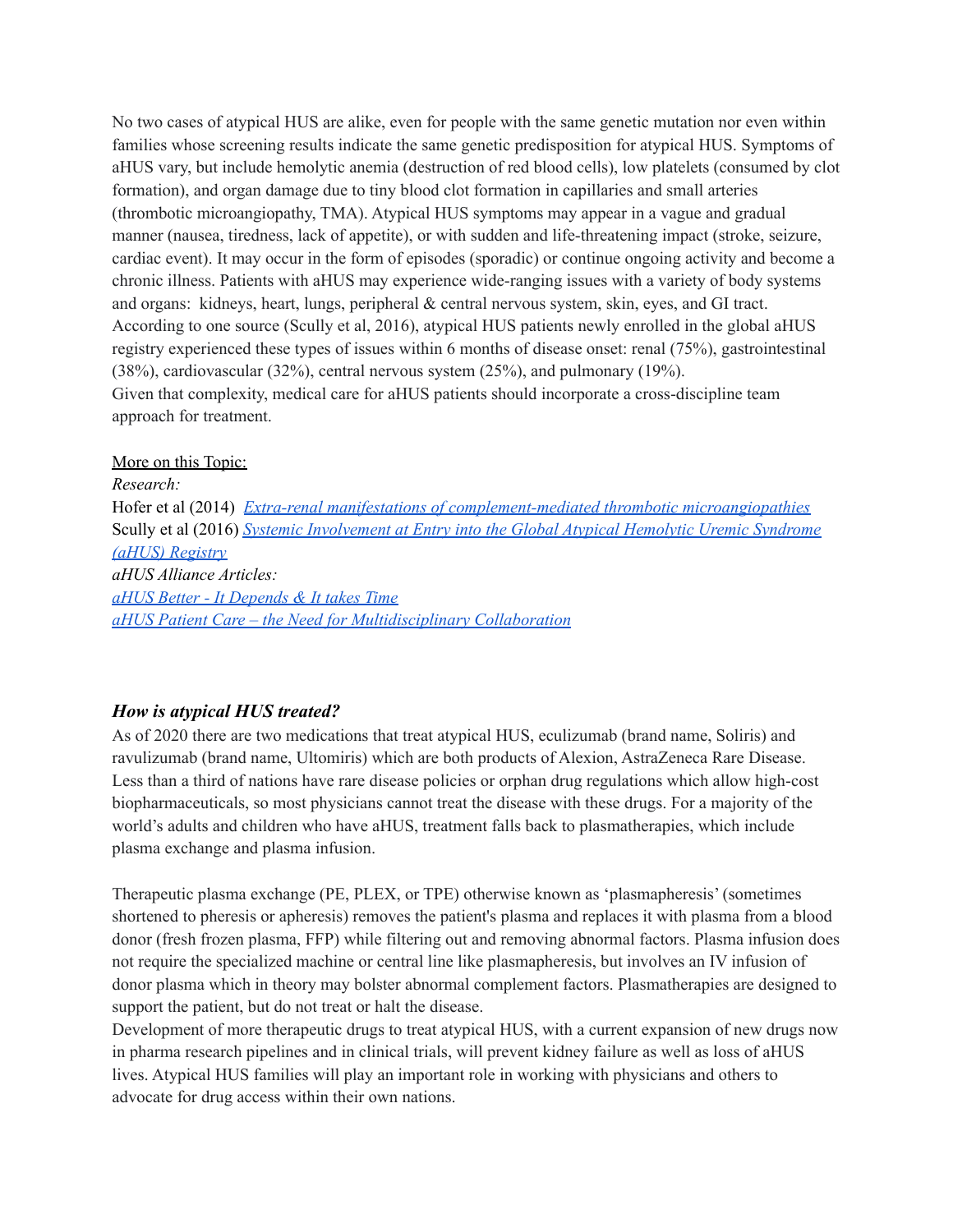#### More on this Topic:

*Research:*

Lee et al (2020) *Consensus regarding diagnosis and [management](https://www.ncbi.nlm.nih.gov/pmc/articles/PMC6960041/) of atypical hemolytic uremic syndrome* Goodship et al (2017) *Atypical hemolytic uremic syndrome and C3 [glomerulopathy:](https://www.kidney-international.org/article/S0085-2538(16)30604-4/fulltext) conclusions from a "Kidney Disease: Improving Global Outcomes" (KDIGO) [Controversies](https://www.kidney-international.org/article/S0085-2538(16)30604-4/fulltext) Conference aHUS Alliance Articles: The [Reluctant](https://www.ahusallianceaction.org/a-reluctant-advocate/) Advocate aHUS Drug Access Panel - [Proposed](https://www.ahusallianceaction.org/south-african-pediatric-nephrology-need-for-a-global-panel-for-ahus-drug-access/) Model*

## *Is there a cure for atypical HUS? How long is a person treated for aHUS?*

At its most basic roots, atypical HUS usually occurs in people with one or more genetic errors. Since our genes (DNA) are found in almost every cell throughout the body, science has no current way to change or cure aHUS. A person with a genetic predisposition for atypical HUS may never experience its damaging episodes, while in others it may trigger during infant years and still others find it may lie dormant until late adulthood.

Treatment length for people with aHUS is highly variable, dependent on factors including but not limited to: the person's overall health, what other medical conditions or circumstances are in play (pregnancy, COVID-19 infection, auto-immune diseases), and organ functions impacted by aHUS (kidney failure, heart issues, seizure activity, memory or cognitive difficulties, GI tract pain, or complications involving the lungs, skin or eyes).

Out of an estimated 7,000 different rare diseases, people with atypical HUS are among the mere 5% of rare disease groups with an approved drug, device, or treatment. Plasmatherapies (infusion or exchange) can alleviate the symptoms for some aHUS patients but do not halt the disease. While there are 2 drugs approved to treat aHUS in several countries, they are available to only an estimated 1/4 to 1/3 of the world's aHUS patients. Drug cost drives drug access for healthcare in most nations, and affordability can greatly impact treatment for those with atypical HUS.

The trend toward 'personalized medicine' and individual care exemplifies treatment goals for all aHUS patients around the world, a multidisciplinary team approach to provide the right drug(s) for the right length of time. For those patients discontinuing treatment with complement inhibitors (eculizumab or ravulizumab) there are risk factors to consider, given that atypical HUS can relapse and occur unexpectedly, so there are essential and individualized points to discuss between patients and their medical teams. International study groups and research teams are currently working to determine such guidelines, to include clinical trials and collaborative efforts in France, the Netherlands, the UK, and other nations.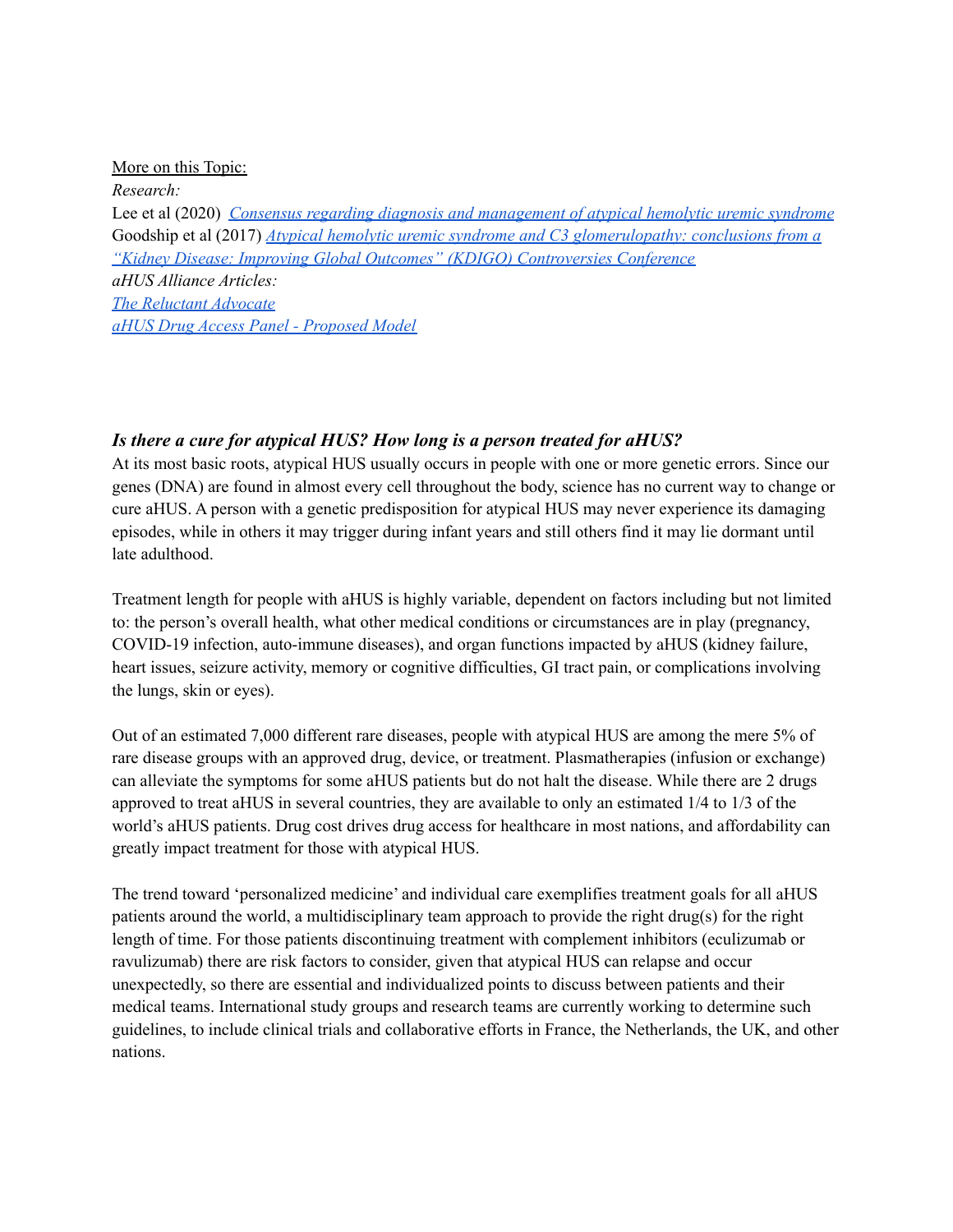More on this Topic

*Research: Available by Topic*

aHUS Research & [Publications](https://www.ahusallianceaction.org/research-publications/) - Hundreds available in our Info Centre, see lists for specific Topics such as: Treatment, Relapse Risk/Discontinuing Treatment, Extra Renal (Effects on the Body) & several more **Categories** 

*aHUS Alliance articles:*

*[Withdrawal](https://www.ahusallianceaction.org/withdrawal-need-for-a-consensus/) - a Need for Consensus*

*Thrombotic [Microangiopathy](https://www.ahusallianceaction.org/thrombotic-microangiopathy-precision-medicine/) & Precision Medicine*

*There seems to be little advocacy effort or awareness about atypical HUS, what can be done?* Rare disease information seems in short supply for a very logical reason - few people are affected so time and resources are usually dedicated to medical issues which affect large patient numbers. People who are most directly affected by an issue are among the first or most deeply dedicated to become involved in speaking or writing about that topic, and in searching for solutions or pathways forward. That's certainly true for aHUS patients, the medical professionals who treat them, and for the friends and families of people living with atypical HUS.

In 2015, 24 September marked the inaugural date for the 1st international aHUS Awareness Day marking 60 years since Dr Conrad von Gasser's team coined the term 'HUS' to describe an illness which caused blood clotting, anemia and kidney failure. Since then progress has been made with international collaborations to study and publish aHUS research, to create patient registries and genetic databases, and to establish of aHUS/TMA study centers in various parts of the world. Medical societies, hospitals, and universities are beginning to offer more 'MedEd' events on thrombotic microangiopathies such as atypical HUS but few include aHUS patient views and experiences.

With just a handful of aHUS patients per million people, atypical HUS advocacy requires a strong grassroots movement of patient engagement. Unlike other medical conditions with large organizations which retain paid staff to provide information and support programs, the aHUS arena relies on volunteers around the world to provide an independent and authentic voice for aHUS issues. Expanding aHUS drug access and changing rare disease policies often begins with patient families working together with clinician/researchers.

It will take the collaboration and commitment of people and groups to fill in current aHUS knowledge gaps. At the core of patient treatment, caregiver concerns, medical team coordination, and disease research lies exchange and communication of information and issues. People living with aHUS, along with their friends and family, need to take an active role and engage with aHUS advocacy efforts by dedicating time to share information and awareness for this very rare disease. Progress in developing aHUS treatments that are effective, affordable, and available to patients around the world is at the heart of aHUS awareness and advocacy.